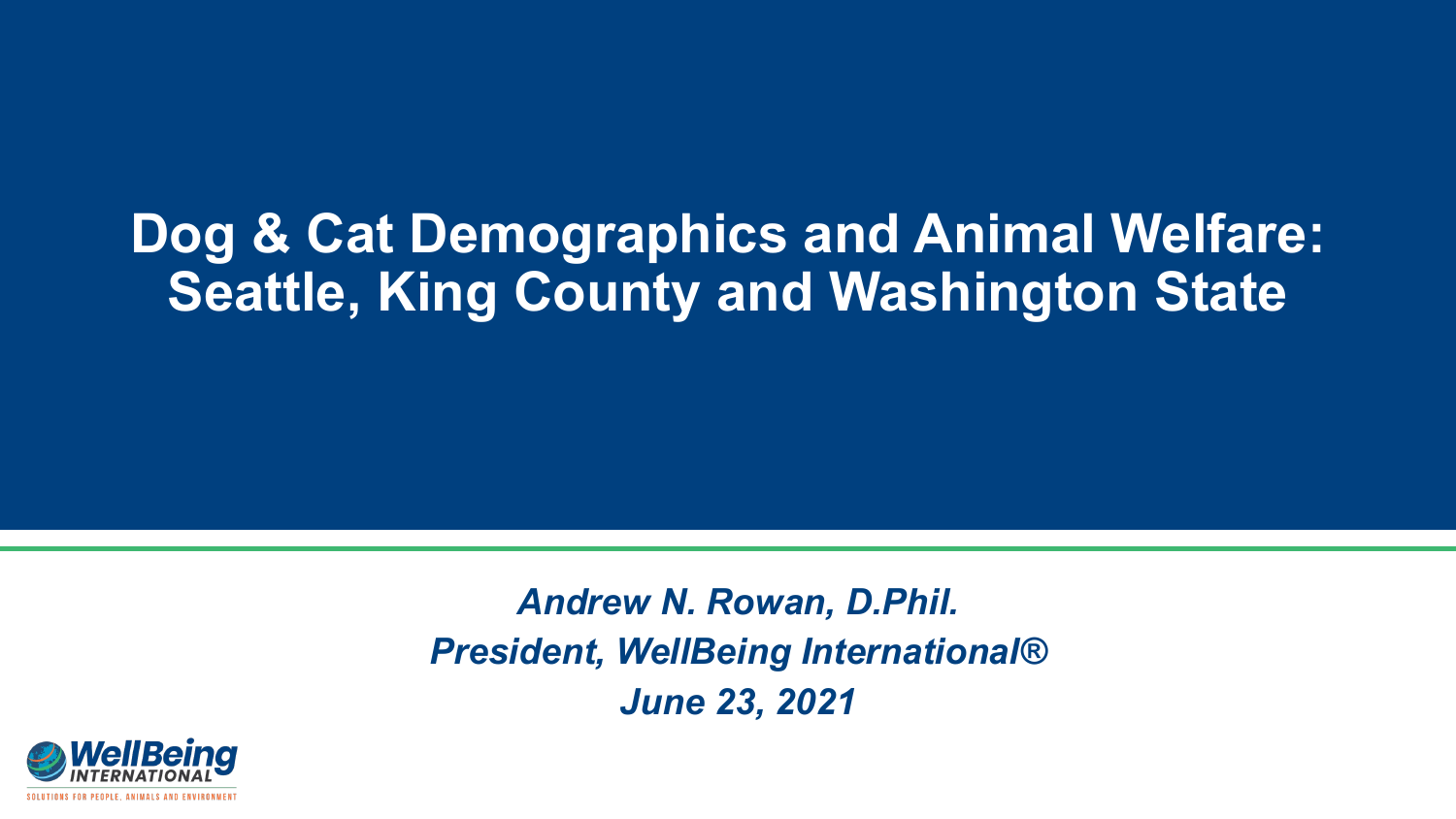

- **WellBeing International was founded in 2018 but I have been tracking dog and cat demographics and shelter intakes and outcomes since 1980.**
- **Today – hope to provide insights and context to inform your strategic thinking and planning.**
- **In particular, I will be emphasizing the uncertainties in national dog and cat population statistics and the importance of tracking trends.**

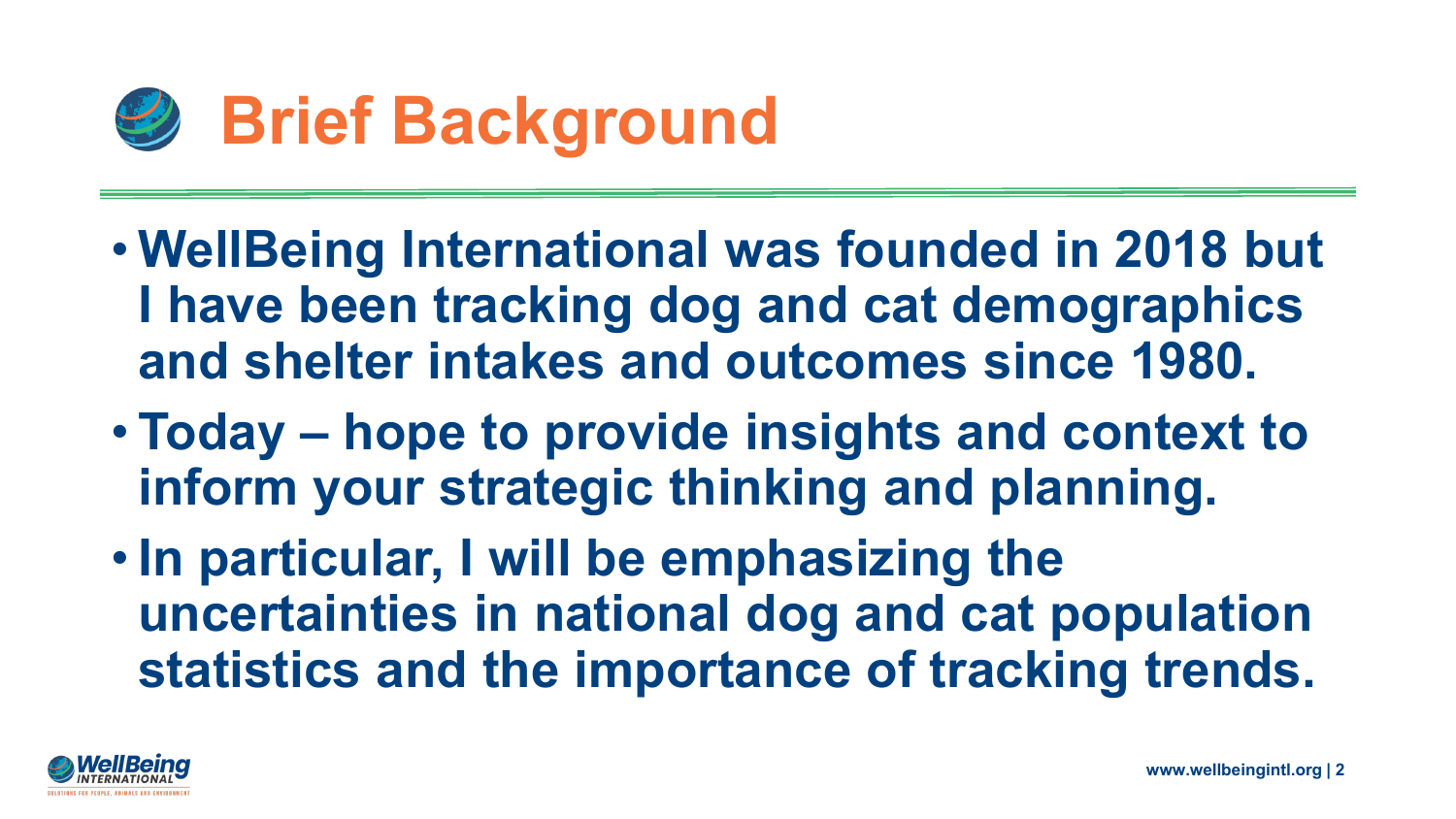

- **Trends – 1980 to Present**
- **State by State Differences**
- **Urban-Rural Differences**

- **Suggested Reasons for Changes**
- **Washington & Seattle – Companion Animal Specifics**
	- **Washington State**
	- **King County & Seattle**
- **Animal Protection Income**
- **Concluding Comments**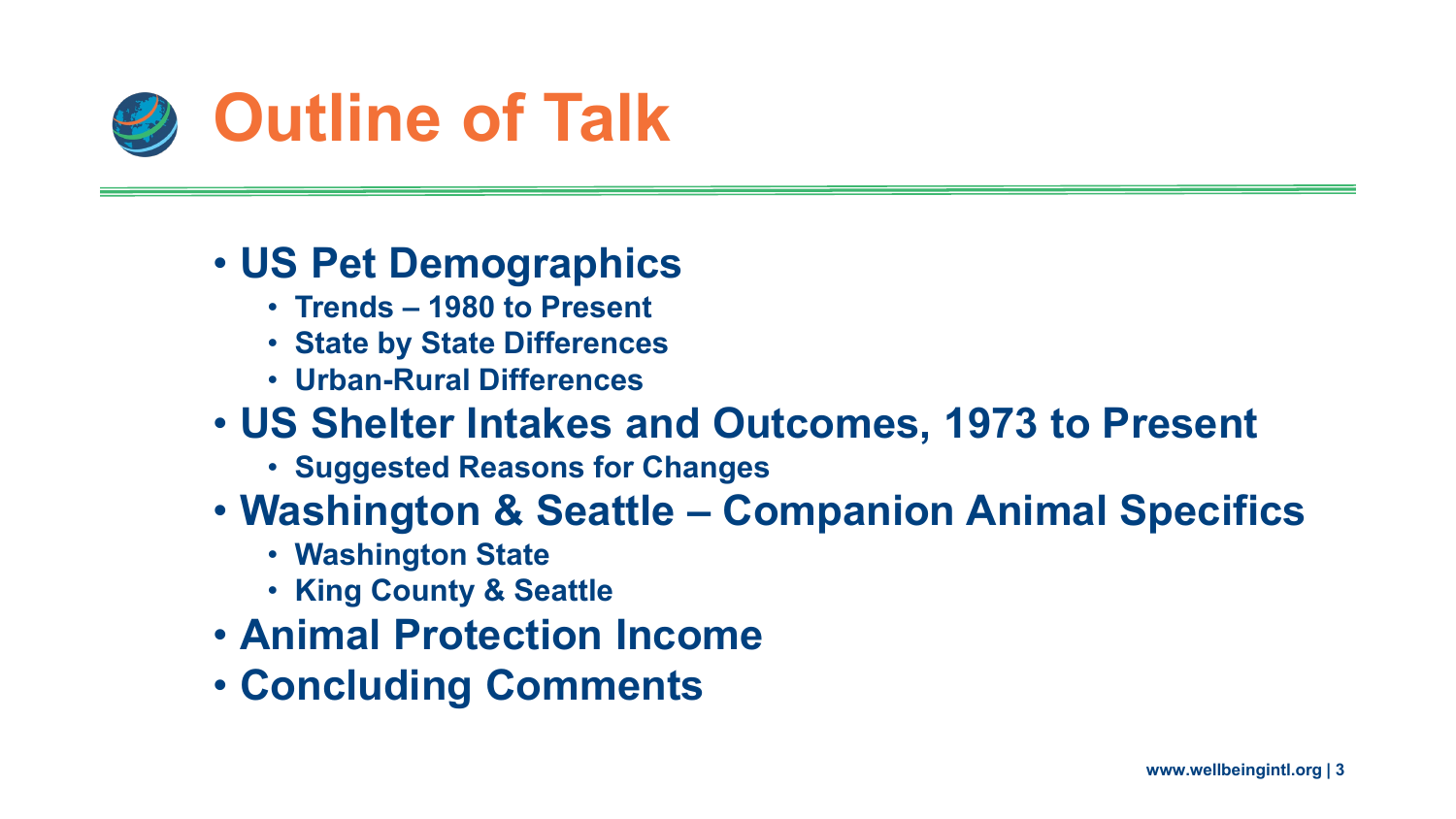

**The chart shows the percentages of US households with pets over time. Note that two of the national surveys find no/little change in ownership rates. One reports significant increases.** 



#### **US Pet Ownership Rates - Three Surveys**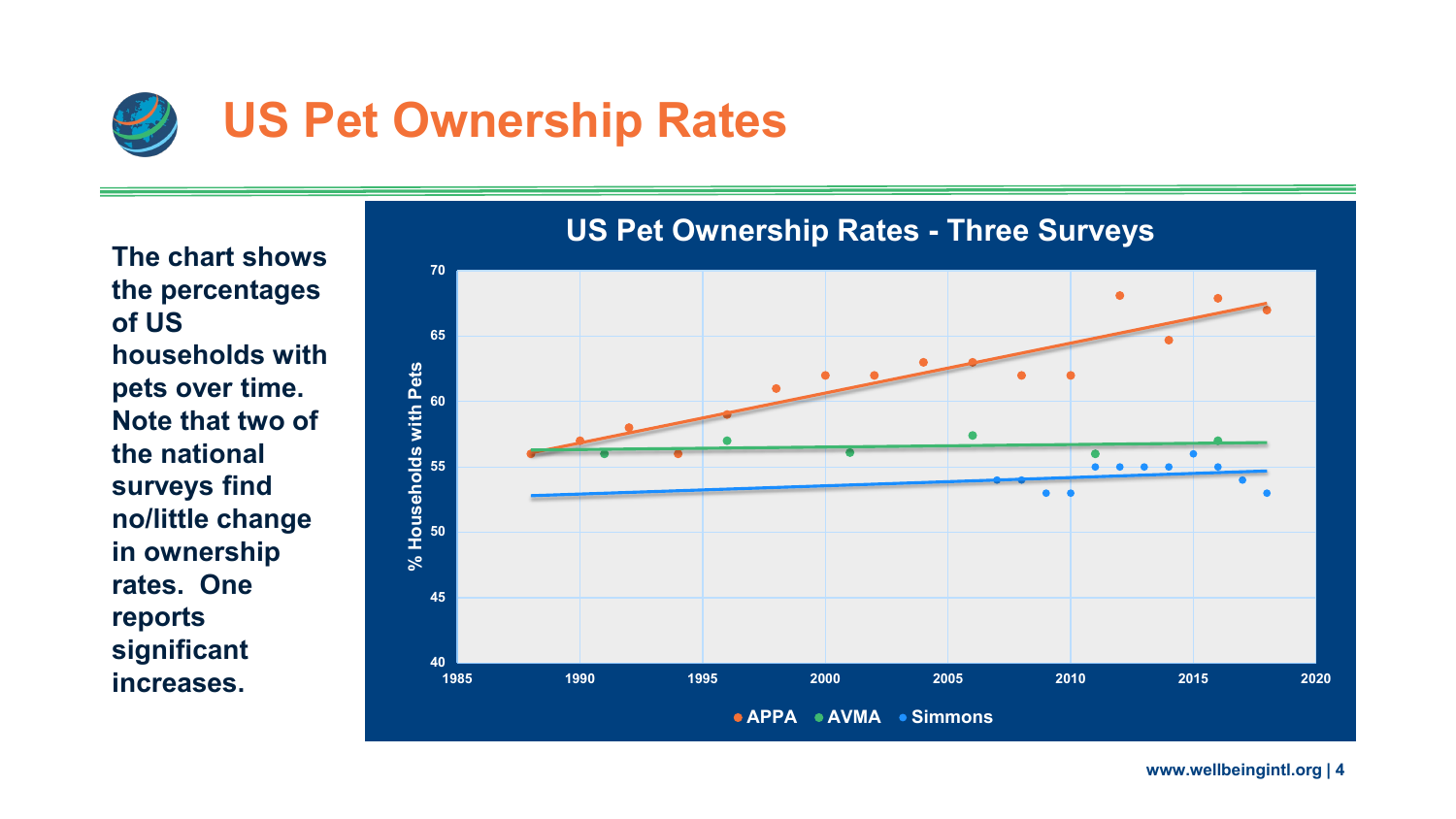

# **Tracking RELATIVE Pet Populations**

#### **(dogs and cats per 1,000 people)**

• **People routinely take the latest survey estimate and then assume that reflects the correct dog/cat population.** 

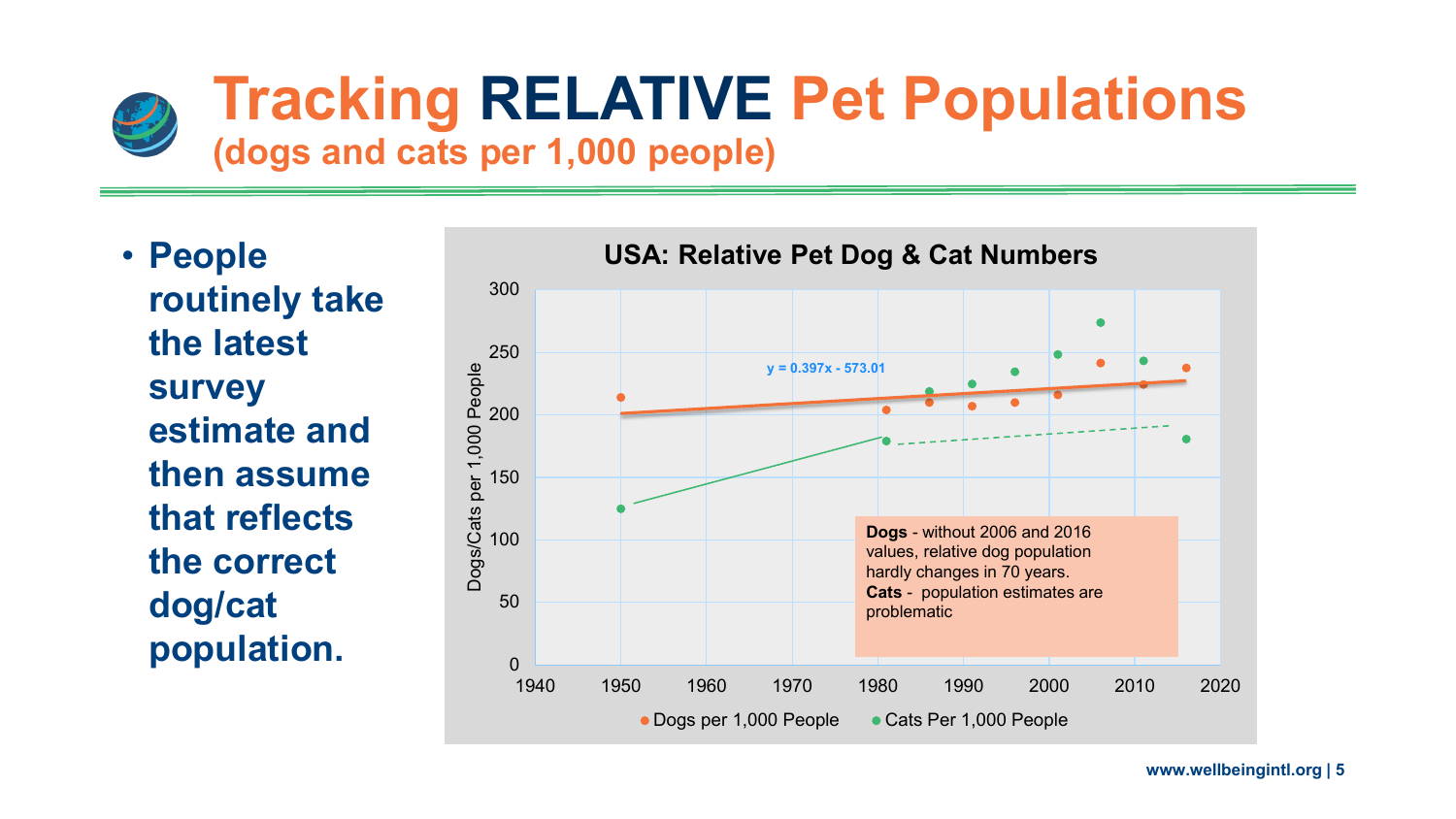

• **According to the 2016 AVMA survey of US dog and cat populations, the map at right shows dogs per 1,000 people for each state.**

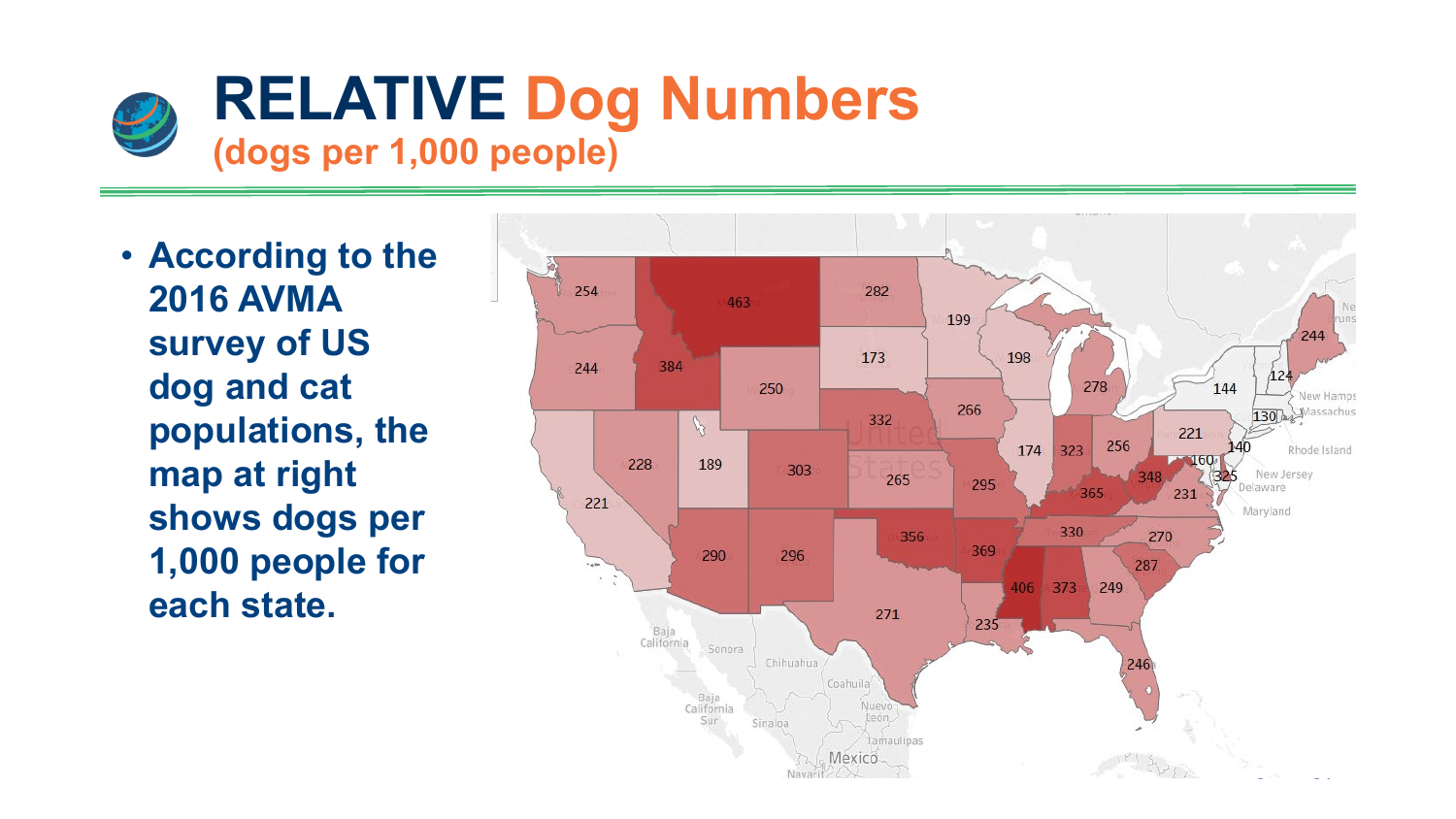

## **Pet Ownership RATES & Human Density**

**(data from US Census Housing Surveys, 2013 & 2107)**

**The plot of pet ownership rates against log human density produces a strong trend line. Predicts 40% of Seattle HHs have pets.**



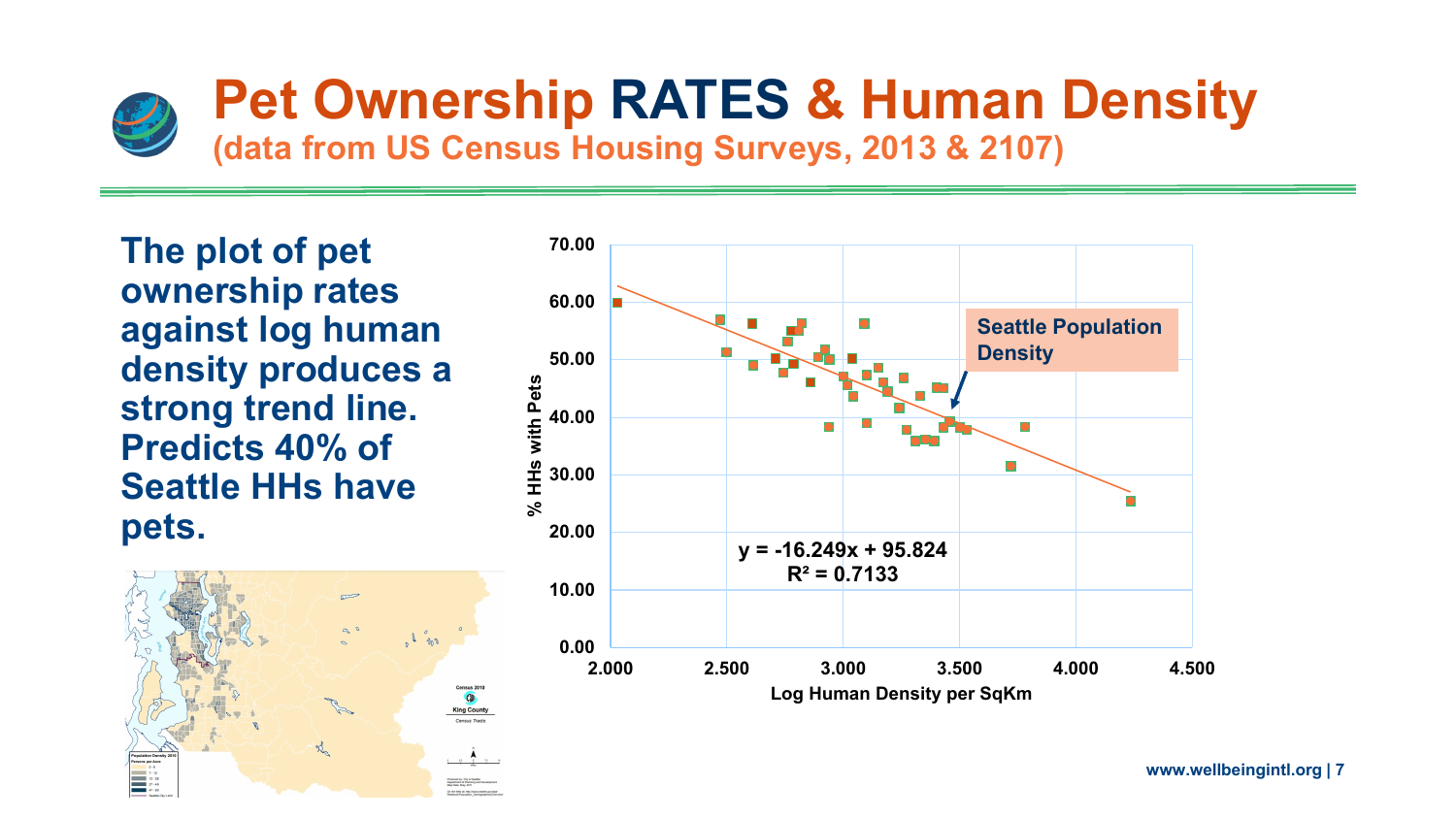

- **Trends – 1980 to Present**
- **State by State Differences**
- **Urban-Rural Differences**

- **Suggested Reasons for Changes**
- **Washington & Seattle – Companion Animal Specifics**
	- **Washington State**
	- **King County & Seattle**
- **Animal Protection Income**
- **Concluding Comments**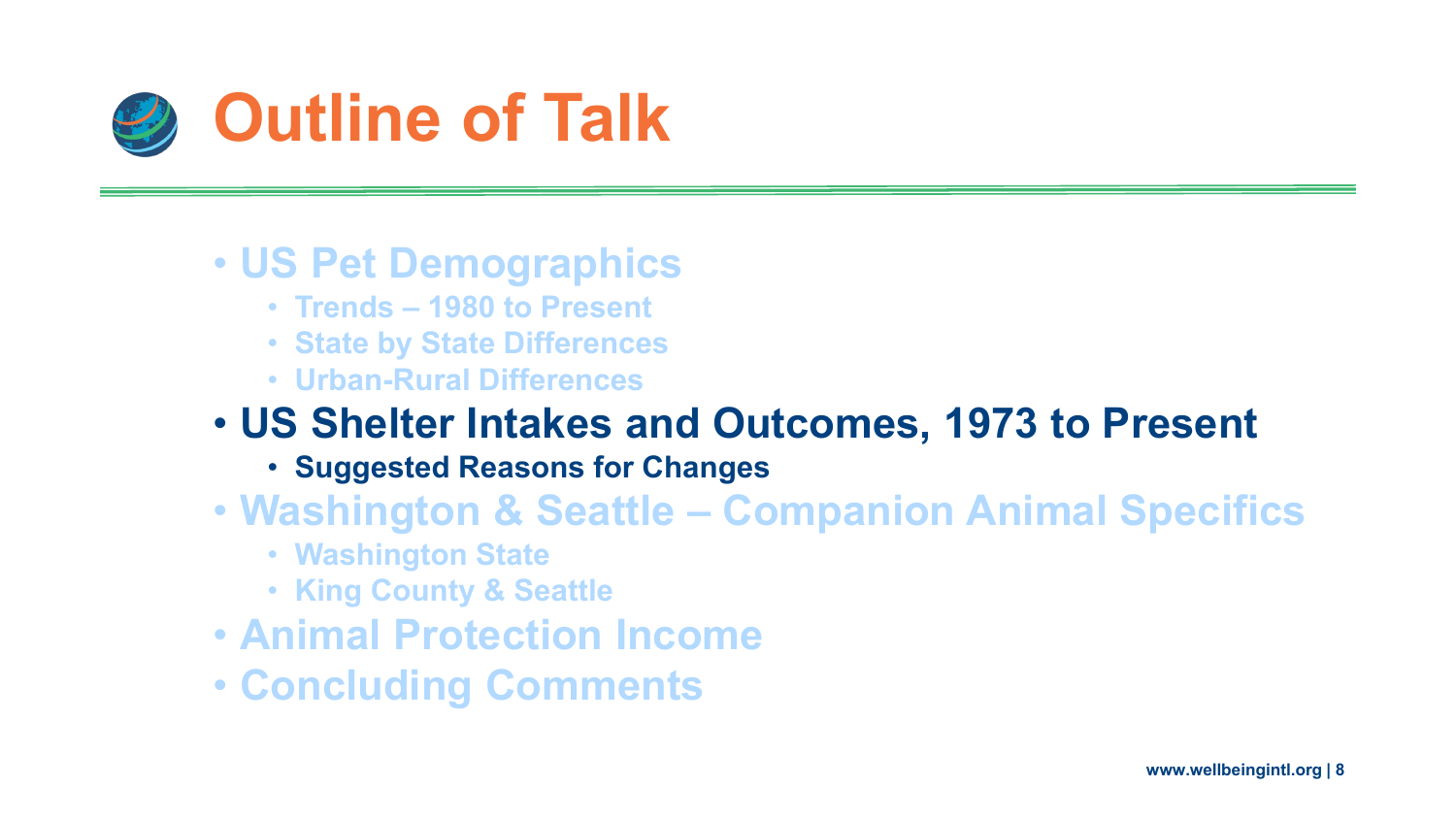## **Tracking Shelter Trends in the USA**

• **Nationally, 3.4 dogs and cats were euthanized in shelters per 1,000 people in 2019. In King County, it was 0.5 in 2015.** 

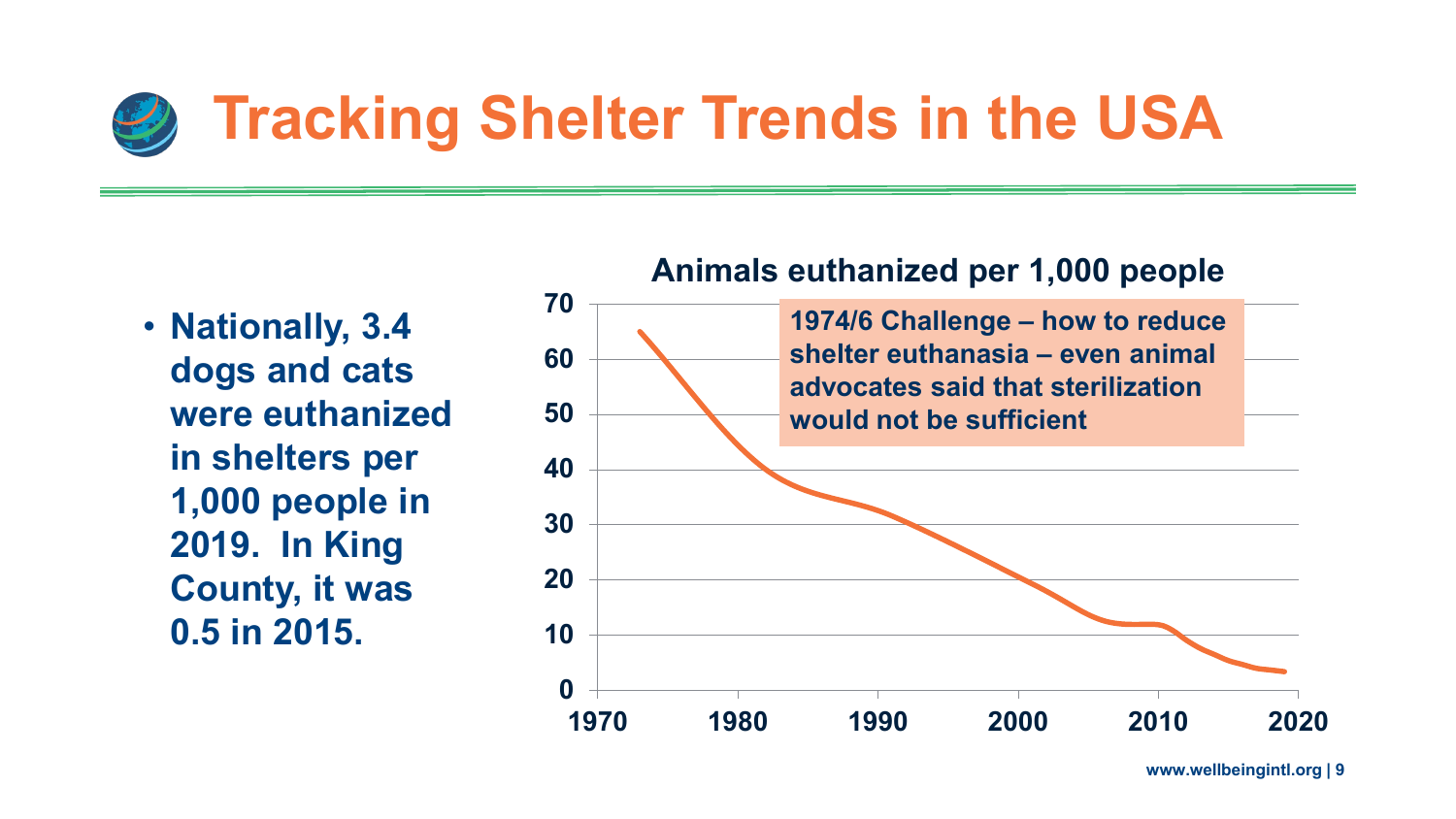

**The data at right comes from a CA shelter that had records going back to 1970. The big decline in the 1970s is observed in other shelter records in the USA.**

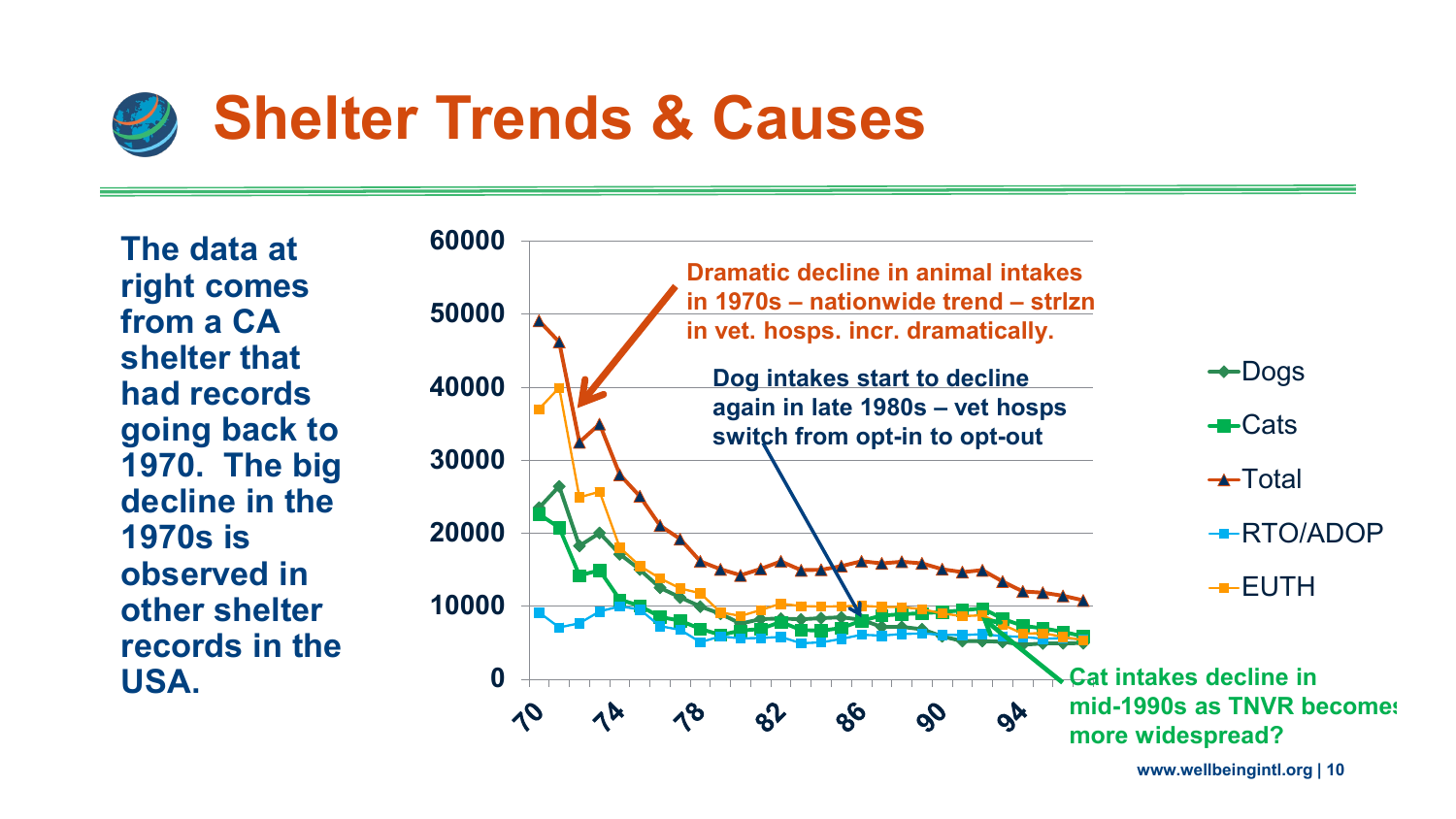

- **Trends – 1980 to Present**
- **State by State Differences**
- **Urban-Rural Differences**

#### • **US Shelter Intakes and Outcomes, 1973 to Present**

• **Suggested Reasons for Changes**

#### • **Washington & Seattle – Companion Animal Specifics**

- **Washington State**
- **King County & Seattle**
- **Animal Protection Income**
- **Concluding Comments**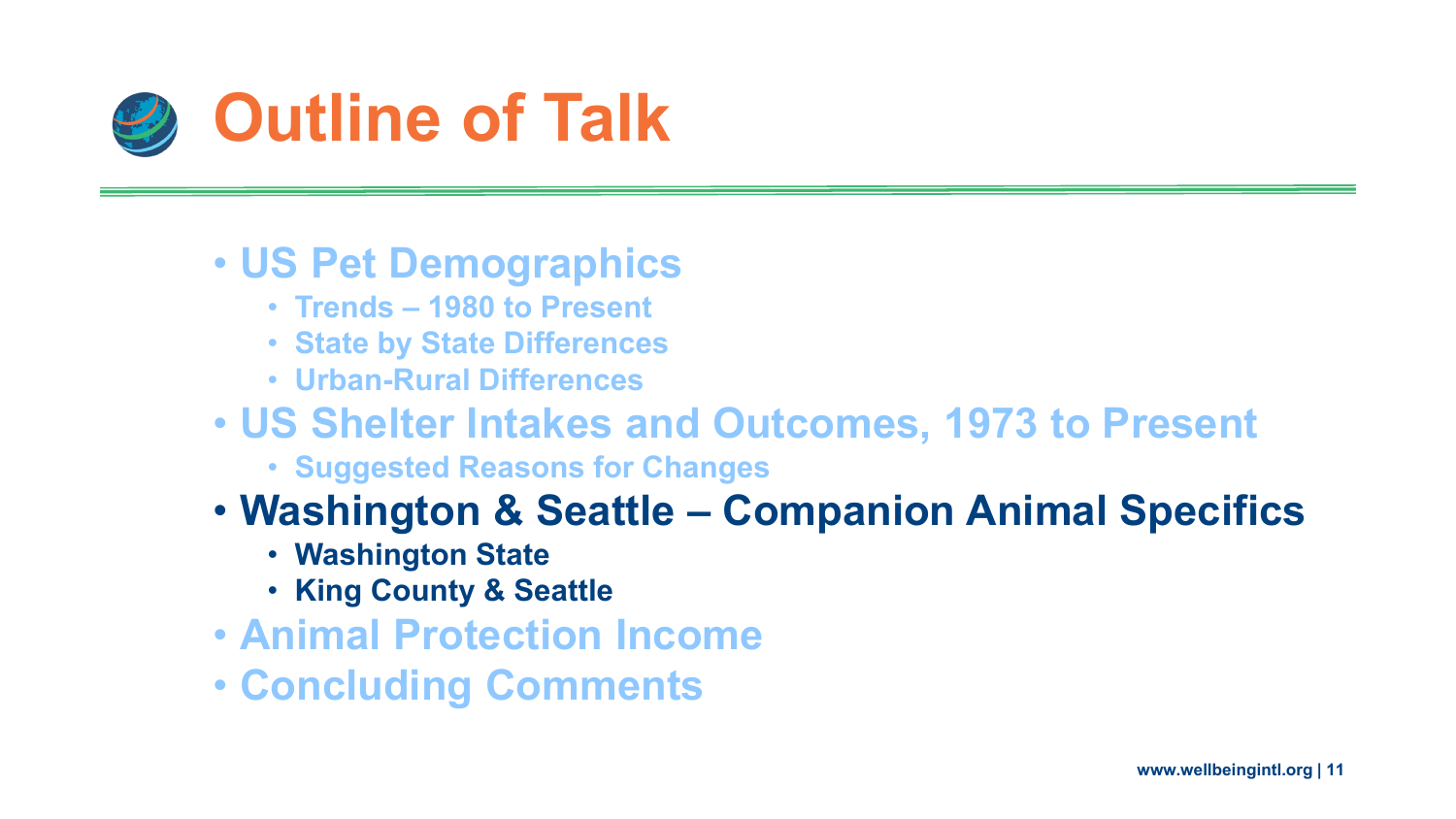

• **Big changes in animal sheltering numbers in Washington state in last thirty years. State euthanasia numbers for 2017-2019 (data from Pre-read) were 0.81, 0.68 & 0.77 per 1,000**

| <b>Washington State</b>         | 1991      | 2005      | 2015      |  |
|---------------------------------|-----------|-----------|-----------|--|
| <b>Human Population</b>         | 4,314,437 | 5,371,544 | 6,544,170 |  |
| <b>Shelter Intake/1,000</b>     | 38.0      | 26.5      | 14.0      |  |
| <b>Shelter Euthanasia/1,000</b> | 23.2      | 11.2      | 0.9       |  |
| King County Intake/1,000        | 18.8      | 14.0      | 14.0      |  |
| King County Euth/1,000          |           | 4.2       | 0.5       |  |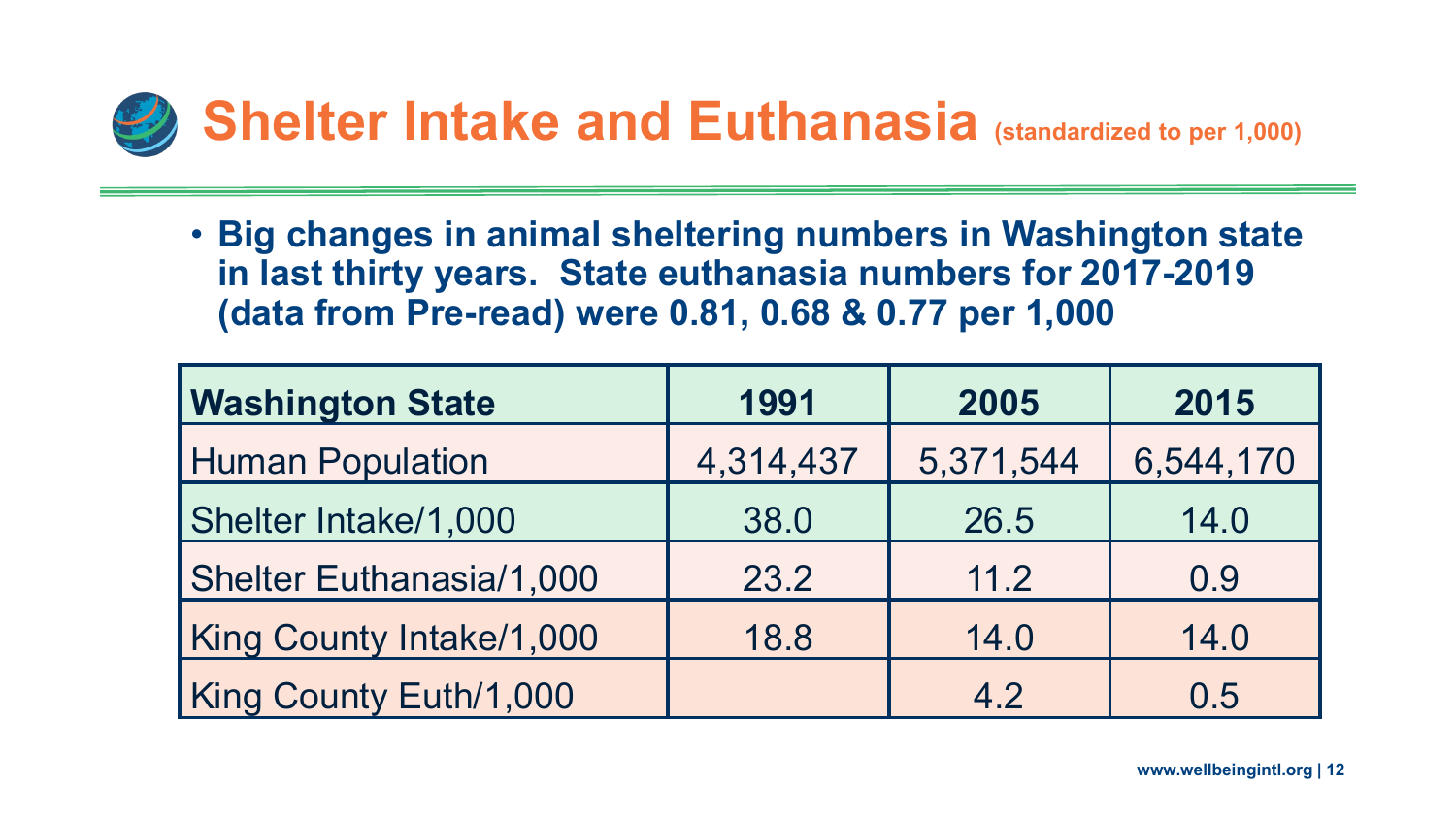

• **Numbers from Shelter Animals Count. The 5 main shelters in King County reported in each of the four years below.** 

| <b>King County</b>              | 2017      | 2018   | 2019   | 2020   |
|---------------------------------|-----------|--------|--------|--------|
| <b>Number Reporting Orgs</b>    | 14        | 13     | 13     | 12     |
| <b>Total Intake</b>             | 19,990    | 20,931 | 20,131 | 11,566 |
| Adjusted intake (not transfers) | 11,261    | 12,588 | 12,130 | 7,503  |
| <b>Live Outcomes</b>            | 18,799    | 19,937 | 19,081 | 11,175 |
| <b>Adjusted Live Outcomes</b>   | 16,346    | 17,933 | 17,314 | 9,845  |
| Other outcomes                  | 1,043     | 934    | 901    | 719    |
| <b>Seattle Humane Intake</b>    | 6,700     | 8,200  | 7,300  | 2,600  |
| <b>Estimated Cats/Dogs</b>      | 1,000,000 |        |        |        |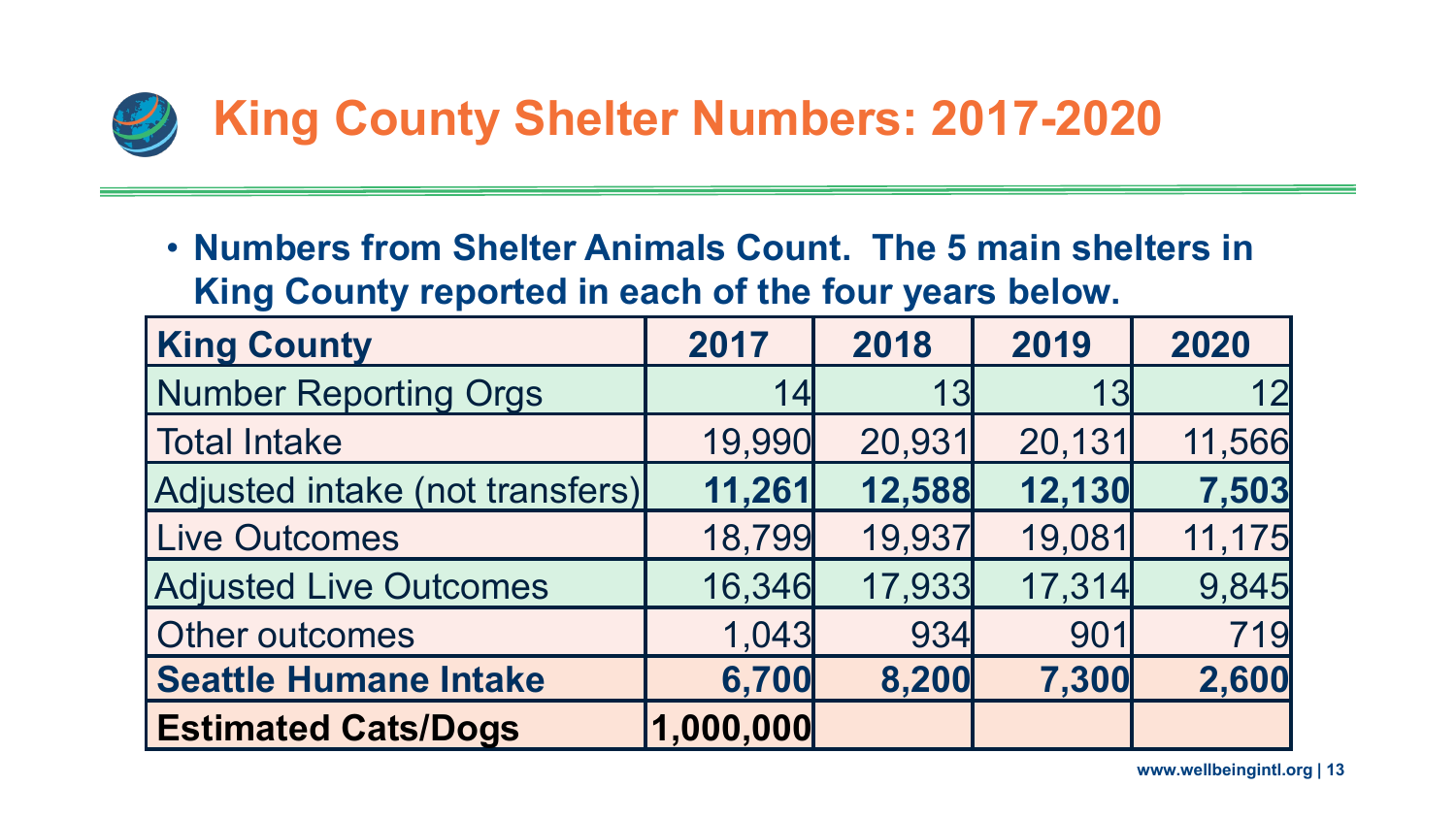

- **Trends – 1980 to Present**
- **State by State Differences**
- **Urban-Rural Differences**

- **Suggested Reasons for Changes**
- **Washington & Seattle – Companion Animal Specifics**
	- **Washington State**
	- **King County & Seattle**
- **Animal Protection Income**
- **Concluding Comments**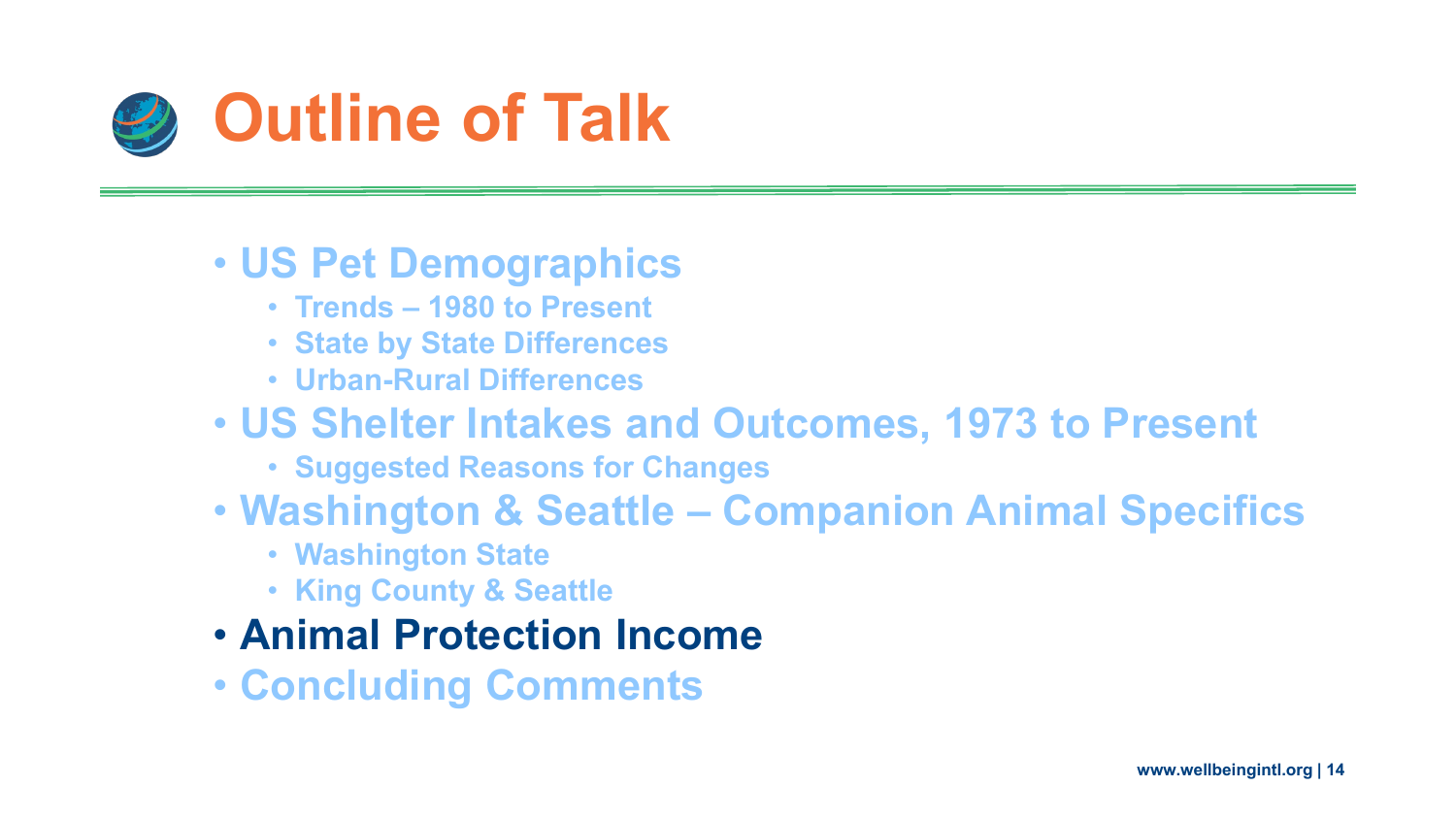## **Animal Protection Income Trends in Washington & King County**

• **The chart shows per capita income raised/generated by the larger companion animal groups in 2001, 2005, 2010, 2015 and 2018/2019**

#### **Washington & King County Per Capita APO Income**

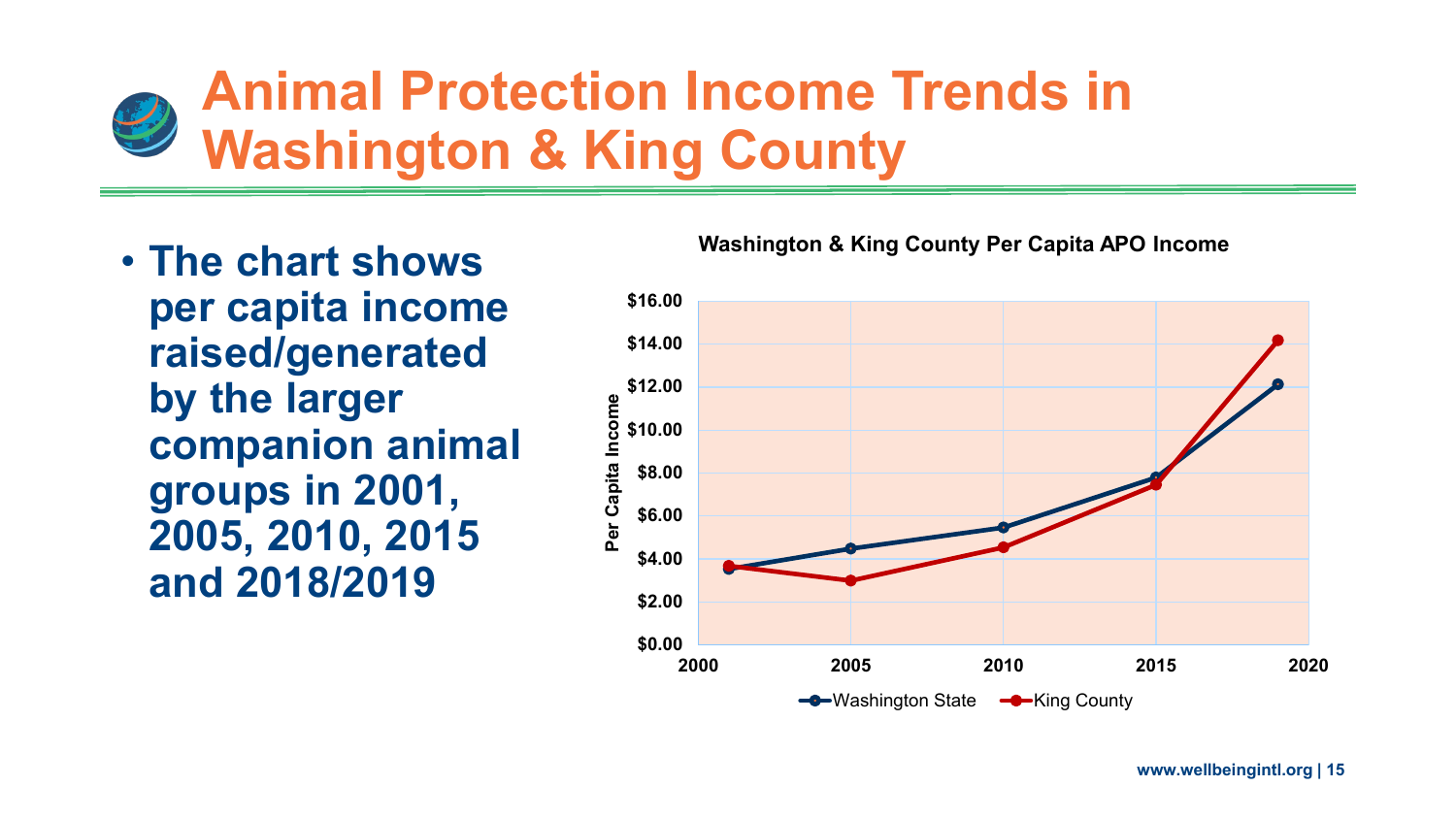

- **Trends – 1980 to Present**
- **State by State Differences**
- **Urban-Rural Differences**

- **Suggested Reasons for Changes**
- **Washington & Seattle – Companion Animal Specifics**
	- **Washington State**
	- **King County & Seattle**
- **Animal Protection Income**
- **Concluding Comments**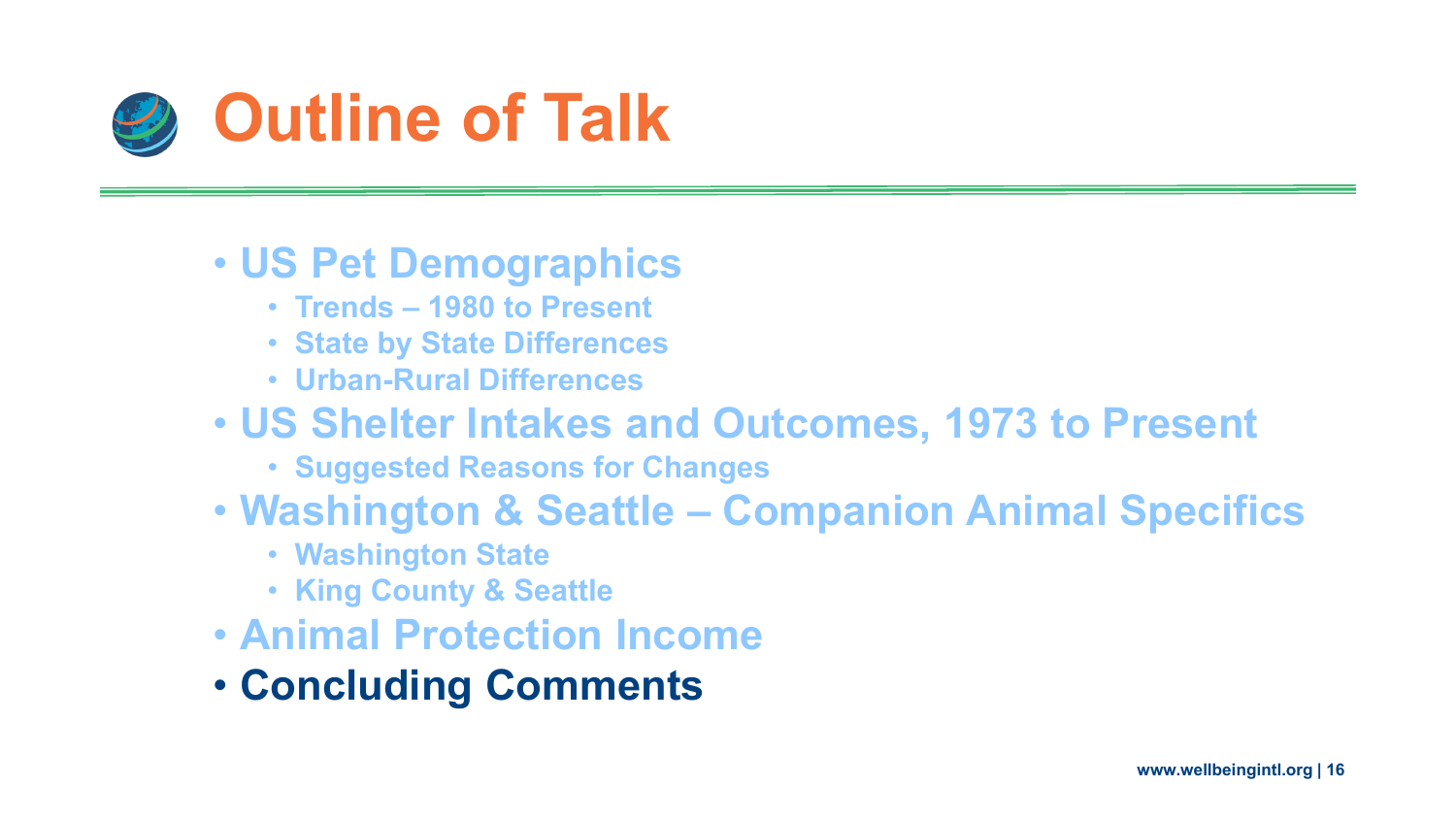

- **Three-fold income growth in Washington State Animal Protection movement in last twenty years. Will this continue? Do Seattle Humane and other animal groups have to do anything to continue this growth? Did they do anything to prompt this growth?**
- **In 50 years, only ONE major animal group in the US has, to my knowledge, taken the trouble to survey its catchment area. If you do not know how many dogs and cats there are in your community, where they are, what welfare challenges they experience nor how many experience such challenges – how can you claim to be addressing the critical welfare needs of King County/Washington animals?**
- **The lack of attention to animal data and demographics, to data anomalies and to the insights that such data brings (think of tracking Covid if we did not know how many people there are and where they are) is just stunning.**
- **Nearly all US animal sheltering attention is focused inwards.**